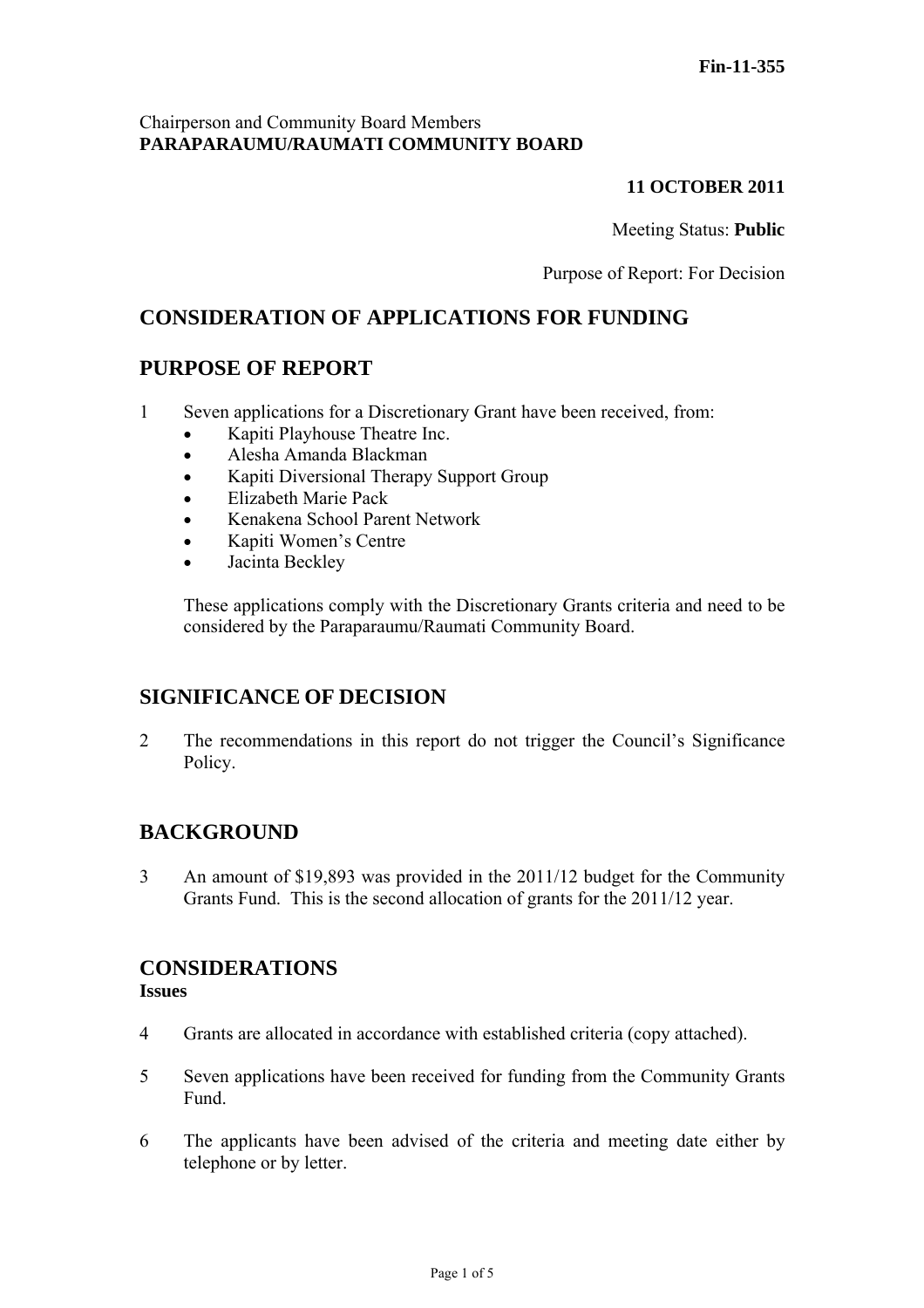## **Applications from the Community Grant Fund**

### Kapiti Playhouse Theatre Inc.

7 Kapiti Playhouse Theatre Inc. has applied for a grant of \$500 to assist with the cost of replacing their Lighting Control Board.

This application can be considered under Eligible Purposes 2; *Special project or activity.* 

### Alesha Amanda Blackman

8 Alesha Amanda Blackman has applied for a grant of \$500 to assist with the cost of taking part in the World Challenge to Cambodia and Thailand.

This application can be considered under Eligible Purposes 2; *Special project or activity.* 

### Kapiti Diversional Therapy Support Group

9 Sandra Edwards, on behalf of the Kapiti Diversional Therapy Support Group has applied for a grant of \$400 to assist with the costs to hold the annual 'Kapiti Resthome Games'.

This application can be considered under Eligible Purposes 2; *Special project or activity.* 

### Elizabeth Marie Pack

10 Elizabeth Marie Pack has applied for a grant of \$500 to assist with the cost of creating a 4.5 minute video to promote the making of Sir Jon Trimmer's Commemorative Portrait entry for the 2012 Adams Prize.

This application can be considered under Eligible Purposes 2; *Special project or activity.* 

#### Kenakena School Parent Network

11 Bruce McDonald on behalf of the Kenakena School Parent Network has applied for a grant of \$500 to assist with the cost of providing the Kenakena Fireworks Fiesta.

This application can be considered under Eligible Purposes 2; *Special project or activity.* 

#### Kapiti Women's Centre

12 Rae Lutman on behalf of the Kapiti Women's Centre has applied for a grant of \$500 to assist with the cost of a building consent for their new building.

This application can be considered under Eligible Purposes 4; *to partially or fully offset the cost of any Council permit, licence or resource consent fees (within three months of the project or activity.*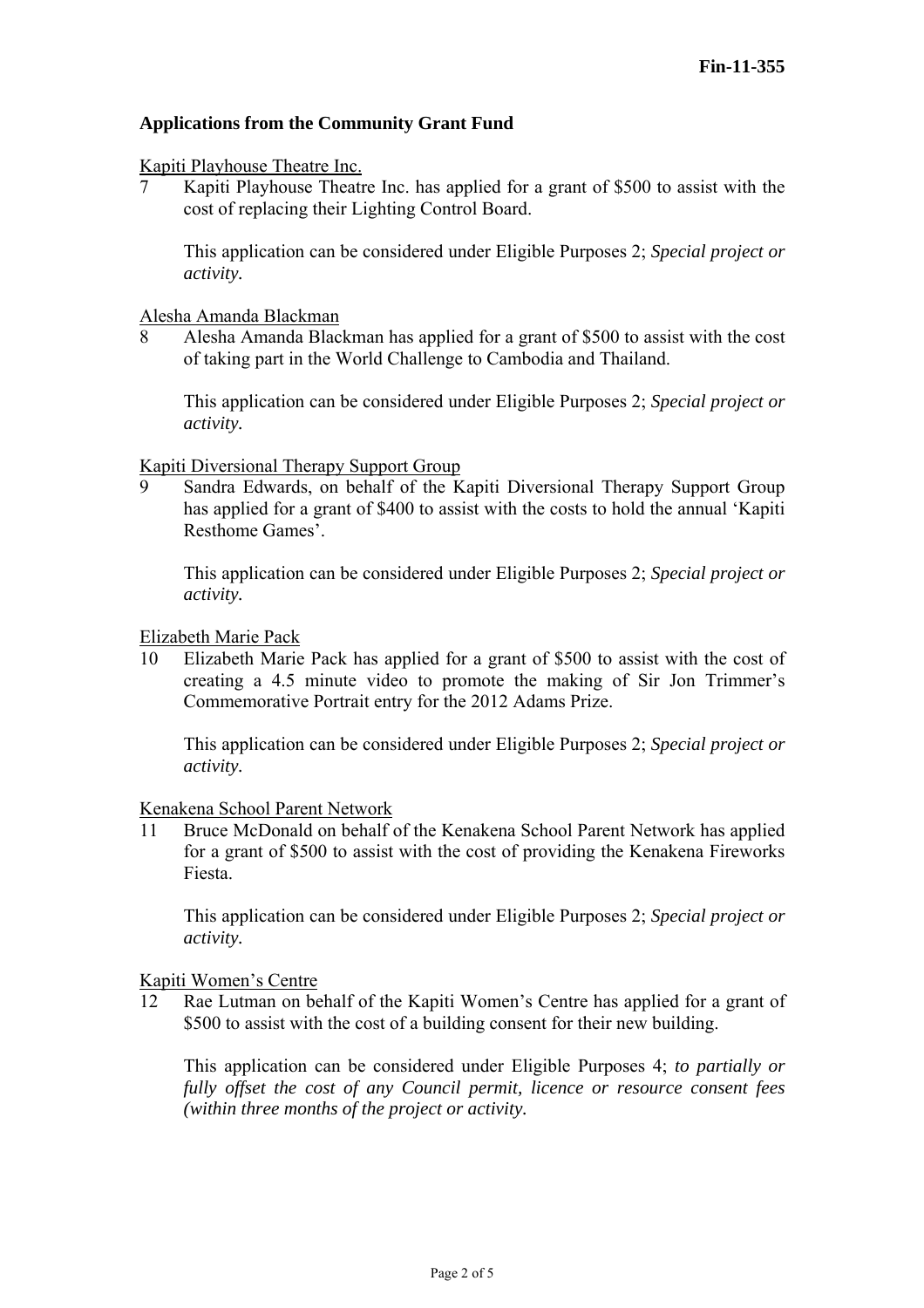Jacinta Beckley

13 Jacinta Beckley has applied for a grant of \$500 to assist with the cost of travel and accommodation to Melbourne to take part in the U18 Koru Basketball Tour.

This application can be considered under Eligible Purposes 2; *Special project or activity.* 

# **Financial Considerations**

14 Budget allocation for 2011/12 year.

| <b>2011/12 Budget</b> |                 | <b>Grants total</b> |              | <b>Balance</b><br><b>Available for</b> |
|-----------------------|-----------------|---------------------|--------------|----------------------------------------|
| <b>Allocation</b>     | Date of meeting | per meeting         | <b>Total</b> | <b>Distribution</b>                    |
| \$19,893              | 19 July 2011    | \$1,912.94          | \$1,912.94   | \$17,980.06                            |
|                       | 30 August 2011  | \$2,000.00          | \$3,912.94   | \$15,980.06                            |

15 The following list shows all the grants made to date from the Paraparaumu/ Raumati Community Board Grants Fund in the 2011/2012 financial year, for the Board's information.

| <b>Date</b>    | <b>Recipient</b>                              | <b>Amount</b> | <b>Purpose of Grant</b>                                                                                                                                                                              | <b>Report</b><br><b>Back</b> |
|----------------|-----------------------------------------------|---------------|------------------------------------------------------------------------------------------------------------------------------------------------------------------------------------------------------|------------------------------|
| $19-07-11$     | <b>Business House</b><br>Netball Club         | \$412.94      | To assist with the cost of<br>purchasing six game quality<br>netballs                                                                                                                                |                              |
| $19-07-11$     | Presentation<br><b>Sisters</b>                | \$500         | To assist with the costs of<br>the 2011 Mission Gala, by<br>assisting with the cost of<br>Council's hall rental charge<br>and a contribution towards<br>the overnight security prior<br>to the Gala. |                              |
| $19-07-11$     | Kapiti Primary<br><b>School PTA</b>           | \$500         | To assist with the cost of<br>building a new junior<br>sandpit and shade sail in the<br>school playground                                                                                            |                              |
| $19-07-11$     | Amy Skelsey                                   | \$500         | To attend an Outward<br>Bound course in December<br>2011                                                                                                                                             |                              |
| $30 - 08 - 11$ | Paraparaumu<br>College Tanzania<br>Expedition | \$500         | To assist with the cost of<br>travel to Tanzania to<br>promote leadership skills,<br>planning, cooperative skills<br>and character building                                                          |                              |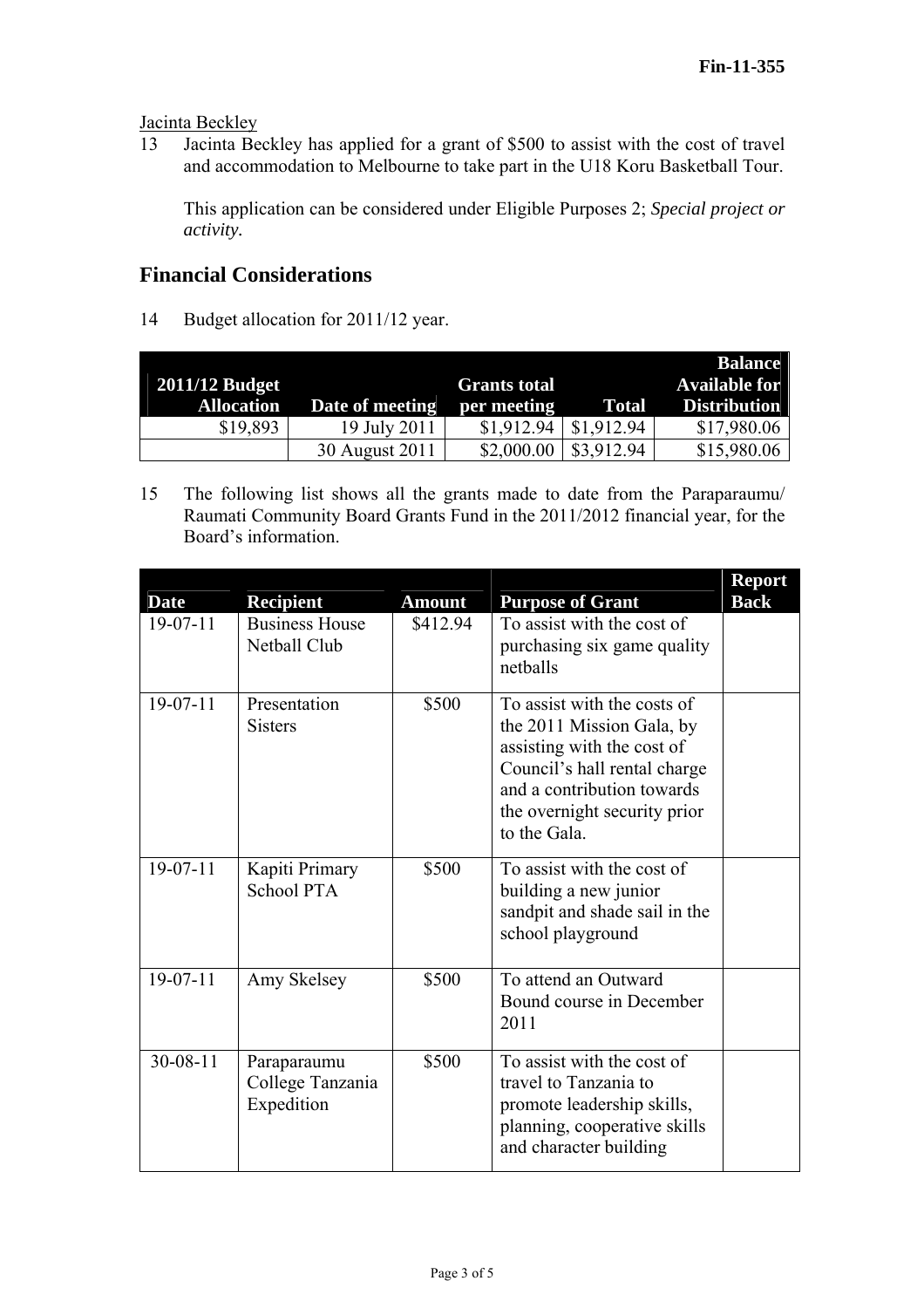| <b>Date</b>    | <b>Recipient</b>                              | <b>Amount</b> | <b>Purpose of Grant</b>                                                                                                                                          | <b>Report</b><br><b>Back</b> |
|----------------|-----------------------------------------------|---------------|------------------------------------------------------------------------------------------------------------------------------------------------------------------|------------------------------|
| $30 - 08 - 11$ | Parkinsonism<br>Society Kapiti/<br>Horowhenua | \$500         | To assist with the cost of<br>providing extra hours for a<br>Field Officer to provide a<br>better service for the people<br>in the community with<br>Parkinsons. |                              |
| $30 - 08 - 11$ | Luke Purcell                                  | \$500         | To assist with the cost of<br>travel to the UK and be<br>apart of the U18 Tasman<br>United Football Team.                                                        |                              |
| $30 - 08 - 11$ | Debbie Pointon                                | \$500         | To assist with the cost of<br>attending a 'one-off'<br>Workshop in Dunedin.                                                                                      |                              |

### Delegations

16 The Paraparaumu/Raumati Community Board has delegated authority to consider this issue.

Reference Part D.7 of the Governance Structure which reads:

## *Community Grants*

*7.4 The Paraparaumu/Raumati Community Board has the authority to approve criteria for the allocation of community-based grant funds as approved through the Annual Plan process or the Long Term Council Community Plan (LTCCP) process.* 

*Authority to consider and approve the allocation of community-based grant funds as deemed appropriate under agreed criteria of both existing schemes and any granting schemes that may be approved through the Annual Plan process or the Long Term Council Community (LTCCP) process.* 

# **RECOMMENDATIONS**

- 17 That the Paraparaumu/Raumati Community Board grants the Kapiti Playhouse Theatre Inc. a grant of \$.......... to assist with the cost of replacing their Lighting Control Board.
- 18 That the Paraparaumu/Raumati Community Board grants Alesha Amanda Blackman a grant of \$.......... to assist with the cost of taking part in the World Challenge to Cambodia and Thailand.